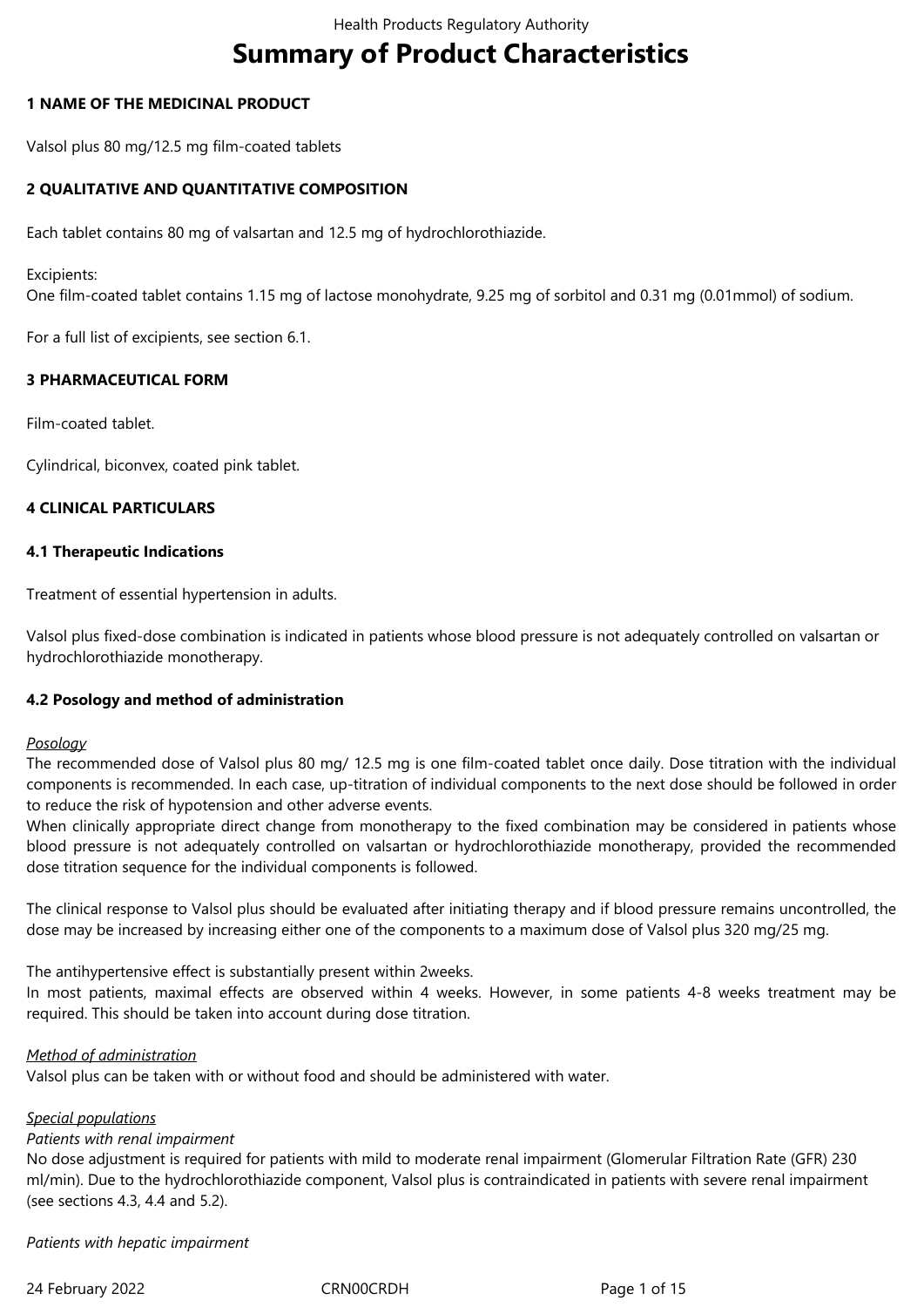In patients with mild to moderate hepatic impairment without cholestasis the dose of valsartan should not exceed 80 mg (see section 4.4). No adjustment of the hydrochlorothiazide dose is required for patients with mild to moderate hepatic impairment. Due to the valsartan component, <invented name> is contraindicated in patients with severe hepatic impairment or with biliary cirrhosis and cholestasis (see sections 4.3, 4.4 and 5.2).

## *Elderly*

No dose adjustment is required in elderly patients.

## *Paediatric patients*

Valsol plus is not recommended for use in children below the age of 18 years due to a lack of data on safety and efficacy.

# **4.3 Contraindications**

- Hypersensitivity to valsartan, hydrochlorothiazide, other sulfonamide-derived medicinal products or to any of the excipients listed in section 6.1.
- Second and third trimester of pregnancy (section 4.4 and 4.6).
- Severe hepatic impairment, biliary cirrhosis and cholestasis.
- Severe renal impairment (creatinine clearance <30 ml/min), anuria.
- Refractory hypokalaemia, hyponatraemia, hypercalcaemia, and symptomatic hyperuricaemia.
- Concomitant use of Valsol plus with aliskiren-containing products in patients with diabetes mellitus or renal impairment (GFR < 60 ml/min/1.73 m2) (see sections 4.5 and 5.1).

# **4.4 Special warnings and precautions for use**

## Serum electrolyte changes

## *Valsartan*

Concomitant use with potassium supplements, potassium-sparing diuretics, salt substitutes containing potassium, or other agents that may increase potassium levels (heparin, etc.) is not recommended. Monitoring of potassium should be undertaken as appropriate.

# *Hydrochlorothiazide*

Hypokalaemia has been reported under treatment with thiazide diuretics, including hydrochlorothiazide. Frequent monitoring of serum potassium is recommended.

Treatment with thiazide diuretics, including hydrochlorothiazide, has been associated with hyponatraemia and hypochloraemic alkalosis. Thiazides, including hydrochlorothiazide, increase the urinary excretion of magnesium, which may result in hypomagnesaemia. Calcium excretion is decreased by thiazide diuretics. This may result in hypercalcaemia. As for any patient receiving diuretic therapy, periodic determination of serum electrolytes should be performed at appropriate intervals.

## Sodium and/or volume-depleted patients

Patients receiving thiazide diuretics, including hydrochlorothiazide should be observed for clinical signs of fluid or electrolyte imbalance.

In severely sodium-depleted and/or volume-depleted patients, such as those receiving high doses of diuretics, symptomatic hypotension may occur in rare cases after initiation of therapy with Valsol plus. Sodium and/or volume depletion should be corrected before starting treatment with Valsol plus.

Patients with severe chronic heart failure or other conditions with stimulation of the reninangiotensin-aldosterone-system In patients whose renal function may depend on the activity of the renin-angiotensin-aldosterone system (e.g. patients with severe congestive heart failure), treatment with angiotensin converting enzyme inhibitors has been associated with oliguria and/or progressive azotaemia, and in rare cases with acute renal failure and/or death. Evaluation of patients with heart failure or post-myocardial infarction should always include assessment of renal function. The use of Valsol plus in patients with severe chronic heart failure has not been established.

Hence it cannot be excluded that because of the inhibition of the renin-angiotensin-aldosterone system the application of Valsol plus as well may be associated with impairment of the renal function.

Valsol plus should not be used in these patients.

## Renal artery stenosis

Valsol plus should not be used to treat hypertension in patients with unilateral or bilateral renal artery stenosis or stenosis of the artery to a solitary kidney, since blood urea and serum creatinine may increase in such patients.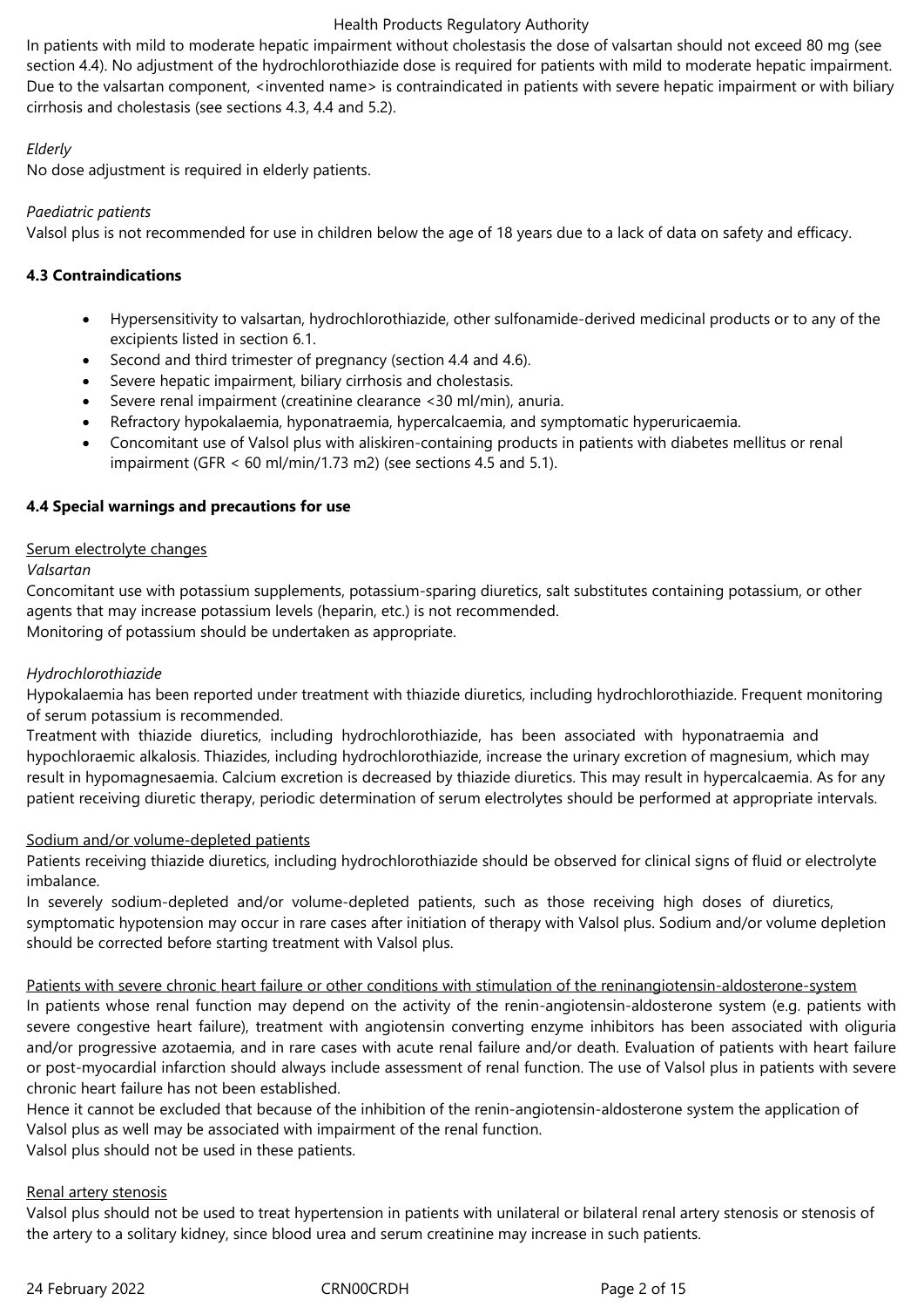## Primary hyperaldosteronism

Patients with primary hyperaldosteronism should not be treated with Valsol plus as their reninangiotensin system is not activated.

# Aorticand mitralvalvestenosis, hypertrophic obstructive cardiomyopathy

As with all other vasodilators, special caution is indicated in patients suffering from aortic or mitral stenosis, or hypertrophic obstructive cardiomyopathy (HOCM).

## Renal impairment

No dosage adjustment is required for patients with renal impairment with a creatinine clearance 2 30 ml/min (see section 4.2). Periodic monitoring of serum potassium, creatinine and uric acid levels is recommended when Valsol plus is used in patients with renal impairment.

## Kidney transplantation

There is currently no experience on the safe use of Valsol plus in patients who have recently undergone kidney transplantation.

# **Hepaticimpairment**

In patients with mild to moderate hepatic impairment without cholestasis, Valsol plus should be used with caution (see sections 4.2 and 5.2). Thiazides should be used with caution in patients with impaired hepatic function or progressive liver disease, since minor alterations of fluid and electrolyte balance may precipitate hepatic coma.

## History of angioedema

Angioedema, including swelling of the larynx and glottis, causing airway obstruction and/or swelling of the face, lips, pharynx, and/or tongue has been reported in patients treated with valsartan; some of these patients previously experienced angioedema with other drugs including ACE inhibitors. Valsol plus should be immediately discontinued in patients who develop angioedema, and valsartan/hydrochlorothiazide should not be readministered (see section 4.8).

## Systemiclupus erythematosus

Thiazide diuretics, including hydrochlorothiazide, have been reported to exacerbate or activate systemic lupus erythematosus.

## Othe rmetabolic disturbances

Thiazide diuretics, including hydrochlorothiazide, may alter glucose tolerance and raise serum levels of cholesterol, triglycerides, and uric acid. In diabetic patients dosage adjustments of insulin or oral hypoglycaemic agents may be required. Thiazides may reduce urinary calcium excretion and cause an intermittent and slight elevation of serum calcium in the absence of known disorders of calcium metabolism. Marked hypercalcaemia may be evidence of underlying hyperparathyroidism. Thiazides should be discontinued before carrying out tests for parathyroid function.

## Photosensitivity

Cases of photosensitivity reactions have been reported with thiazide diuretics (see section 4.8). If photosensitivity reaction occurs during treatment, it is recommended to stop the treatment. If a readministration of the diuretic is deemed necessary, it is recommended to protect exposed areas to the sun or to artificial UVA.

## **Pregnancy**

Angiotensin II Receptor Antagonists (AIIRAs) should not be initiated during pregnancy. Unless continued AIIRAs therapy is considered essential, patients planning pregnancy should be changed to alternative anti-hypertensive treatments which have an established safety profile for use in pregnancy.

When pregnancy is diagnosed, treatment with AIIRAs should be stopped immediately, and, if appropriate, alternative therapy should be started (see sections 4.3 and 4.6).

## General

Caution should be exercised in patients who have shown prior hypersensitivity to other angiotensin II receptor antagonists. Hypersensitivity reactions to hydrochlorothiazide are more likely in patients with allergy and asthma.

# Choroidal effusion, acute myopia and secondary Angle-Closure Glaucoma:

Hydrochlorothiazide, a sulfonamide, has been associated with an idiosyncratic reaction resulting in choroidal effusion with visual field defect, acute transient myopia and acute angle-closure glaucoma. Symptoms include acute onset of decreased visual acuity or ocular pain and typically occur within hours to weeks of drug initiation. Untreated acute angle-closure glaucoma can lead to permanent vision loss.

24 February 2022 CRN00CRDH Page 3 of 15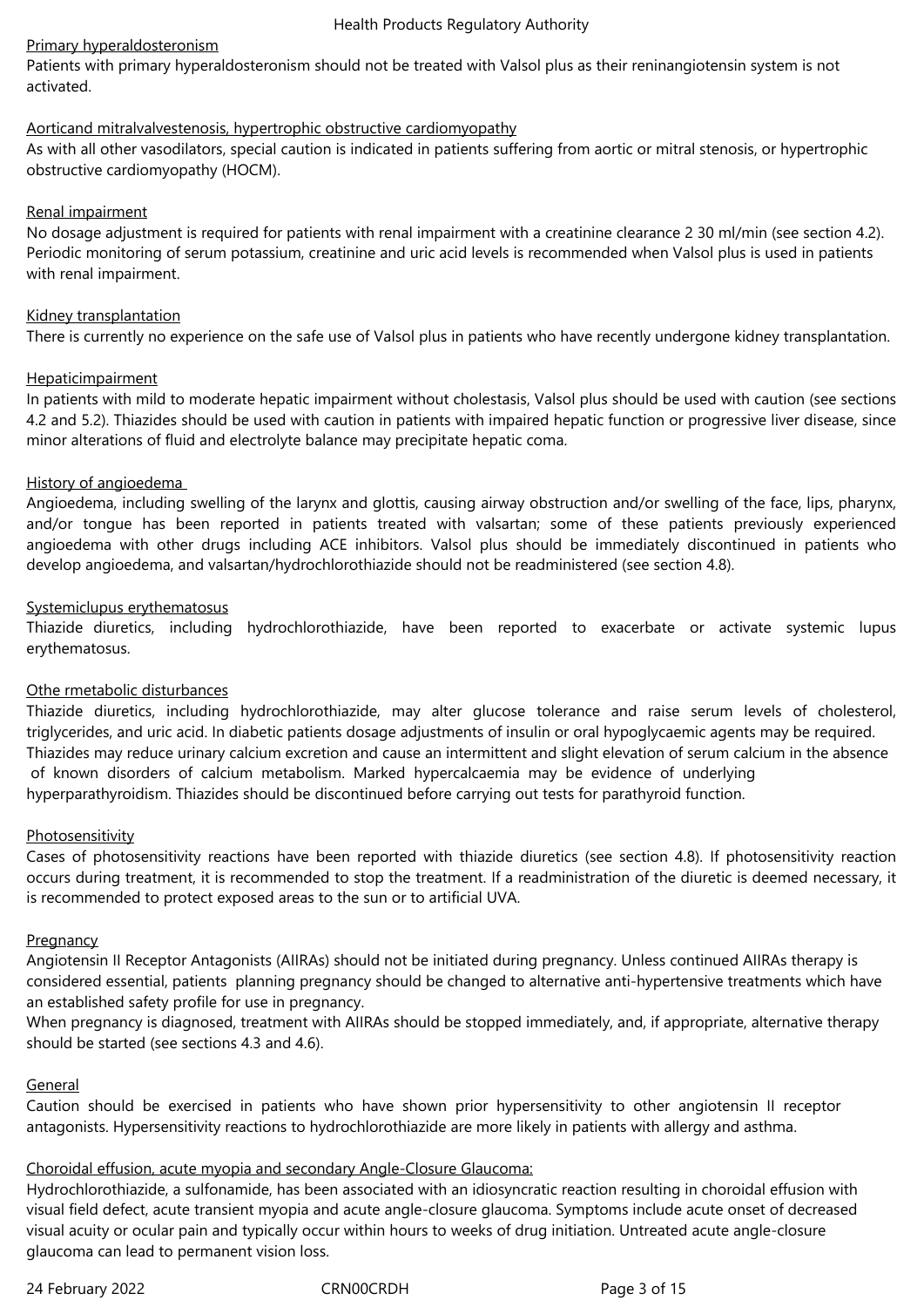The primary treatment is to discontinue drug intake as rapidly as possible. Prompt medical or surgical treatments may need to be considered if the intraocular pressure remains uncontrolled. Risk factors for developing acute angle-closure glaucoma may include a history of sulfonamide or penicillin allergy.

## Dual blockade of the renin-angiotensin-aldosterone system (RAAS)

There is evidence that the concomitant use of ACE-inhibitors, angiotensin II receptor blockers or aliskiren increases the risk of hypotension, hyperkalaemia and decreased renal function (including acute renal failure). Dual blockade of RAAS through the combined use of ACE-inhibitors, angiotensin II receptor blockers or aliskiren is therefore not recommended (see sections 4.5 and 5.1).

If dual blockade therapy is considered absolutely necessary, this should only occur under specialist supervision and subject to frequent close monitoring of renal function, electrolytes and blood pressure.

ACE-inhibitors and angiotensin II receptor blockers should not be used concomitantly in patients with diabetic nephropathy.

#### Non-melanoma skin cancer

An increased risk of non-melanoma skin cancer (NMSC) [basal cell carcinoma (BCC) and squamous cell carcinoma (SCC)] with increasing cumulative dose of hydrochlorothiazide (HCTZ) exposure has been observed in two epidemiological studies based on the Danish National Cancer Registry. Photosensitizing actions of HCTZ could act as a possible mechanism for NMSC.

Patients taking HCTZ should be informed of the risk of NMSC and advised to regularly check their skin for any new lesions and promptly report any suspicious skin lesions. Possible preventive measures such as limited exposure to sunlight and UV rays and, in case of exposure, adequate protection should be advised to the patients in order to minimize the risk of skin cancer. Suspicious skin lesions should be promptly examined potentially including histological examinations of biopsies. The use of HCTZ may also need to be reconsidered in patients who have experienced previous NMSC (see also section 4.8).

#### Acute Respiratory Toxicity

Very rare severe cases of acute respiratory toxicity, including acute respiratory distress syndrome (ARDS) have been reported after taking hydrochlorothiazide. Pulmonary oedema typically develops within minutes to hours after hydrochlorothiazide intake. At the onset, symptoms include dyspnoea, fever, pulmonary deterioration and hypotension. If diagnosis of ARDS is suspected, Valsol plus should be withdrawn and appropriate treatment given. Hydrochlorothiazide should not be administered to patients who previously experienced ARDS following hydrochlorothiazide intake.

#### Excipients

#### **Valsol plus contains sorbitol**.

Valsol plus 80 mg/12.5 mg film-coated tablets contain 9.25 mg in each tablet.

#### **Valsol plus contains lactose.**

Patients with rare hereditary problems of galactose intolerance, total lactase deficiency or glucose-galactose malabsorption should not take this medicine.

#### **Valsol plus contains sodium.**

This medicine contains less than 1 mmol sodium (23 mg) per tablet, that is to say essentially 'sodium-free'

#### **4.5 Interaction with other medicinal products and other forms of interactions**

#### Interactions related to both valsartan and hydrochlorothiazide

#### *Concomitant use not recommended*

## *Lithium*

Reversible increases in serum lithium concentrations and toxicity have been reported during concomitant administration of lithium with ACE inhibitors, angiotensin II receptor antagonists or thiazides, including hydrochlorothiazide. Since renal clearance of lithium is reduced by thiazides, the risk of lithium toxicity may presumably be increased further with Valsol plus. If the combination proves necessary, a careful monitoring of serum lithium levels is recommended. .

#### *Concomitant use requiring caution*

#### *Other antihypertensive agents*

Valsol plus may increase the effects of other agents with antihypertensive properties (e.g.guanethidine, methyldopa, vasodilators, ACEI, ARBs, beta blockers, calcium channel blockers and DRIs)).

*Pressor amines* (e.g. noradrenaline, adrenaline)

24 February 2022 CRN00CRDH CRNOOCRDH Page 4 of 15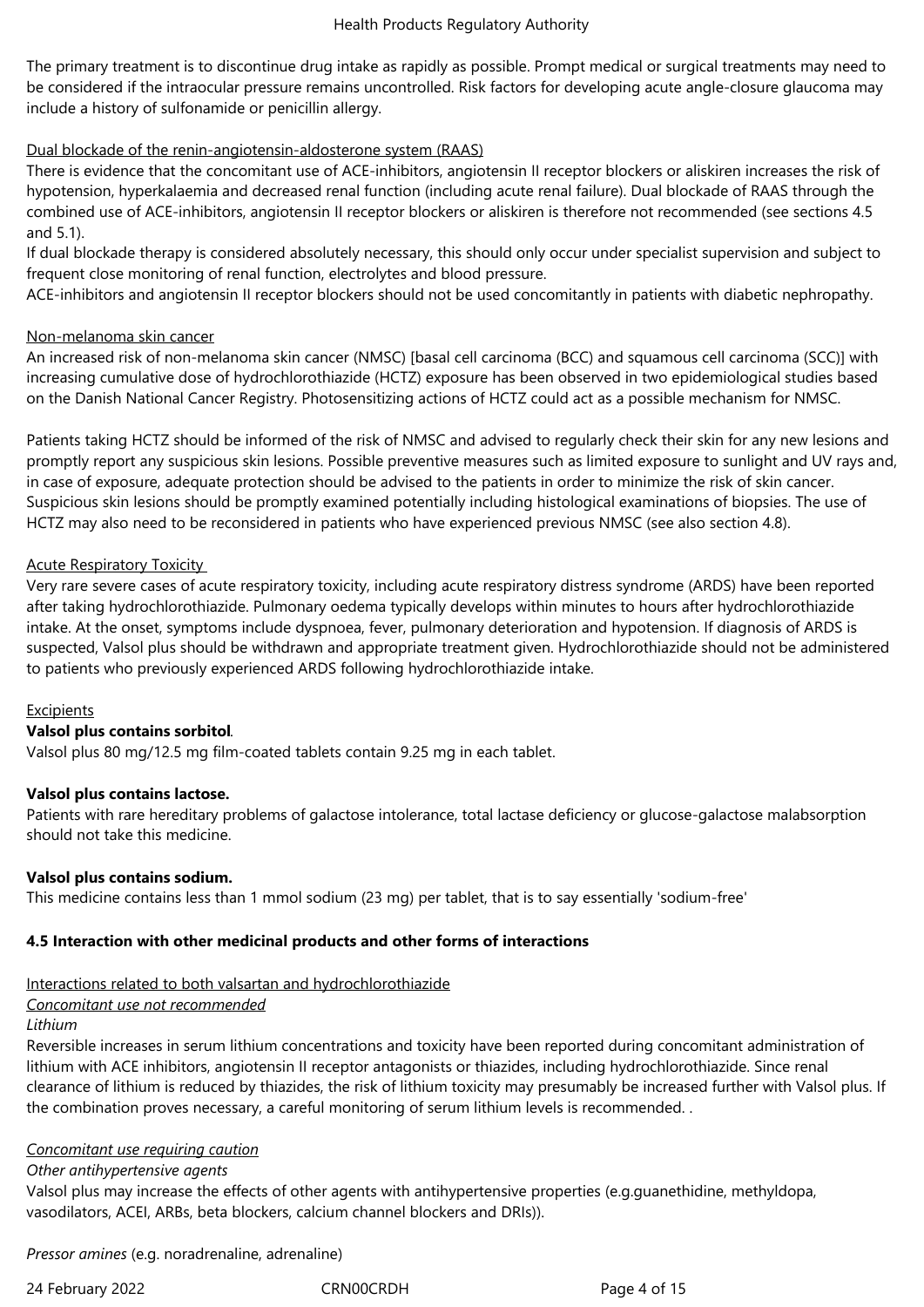Possible decreased response to pressor amines but not sufficient to preclude their use.

## *Non-steroidal anti-inflammatory medicines (NSAIDs), including selective COX-2 inhibitors, acetylsalicylic acid >3 g/day), and non-selective NSAIDs*

NSAIDS can attenuate the antihypertensive effect of both angiotensin II antagonists and hydrochlorothiazide when administered simultaneously. Furthermore, concomitant use of Valsol plus and NSAIDs may lead to worsening of renal function and an increase in serum potassium.

Therefore, monitoring of renal function at the beginning of the treatment is recommended, as well as adequate hydration of the patient.

## Interactions related to valsartan

## *Dual blockade of the Renin-Angiotensin-Aldosterone System (RAAS) with ARBs, ACEIs, or aliskiren*

Clinical trial data has shown that dual blockade of the renin-angiotensin-aldosterone-system (RAAS) through the combined use of ACE-inhibitors, angiotensin II receptor blockers or aliskiren is associated with a higher frequency of adverse events such as hypotension, hyperkalaemia and decreased renal function (including acute renal failure) compared to the use of a single RAAS-acting agent (see sections 4.3, 4.4 and 5.1).

## *Concomitant use not recommended*

*Potassium-sparing diuretics, potassiums upplements, salt substitutes containing potassium and other substances that may increase potassium levels*

If a medicinal product that affects potassium levels is considered necessary in combination with valsartan, monitoring of potassium plasma levels is advised.

## *Transporters*

In vitro data indicates that valsartan is a substrate of the hepatic uptake transporter

OATP1B1/OATP1B3 and the hepatic efflux transporter MRP2. The clinical relevance of this finding is unknown. Co-administration of inhibitors of the uptake transporter (eg. rifampin, ciclosporin) or efflux transporter (eg. ritonavir) may increase the systemic exposure to valsartan. Exercise appropriate care when initiating or ending concomitant treatment with such drugs.

## *No interaction*

In drug interaction studies with valsartan, no interactions of clinical significance have been found with valsartan or any of the following substances: cimetidine, warfarin, furosemide, digoxin, atenolol, indomethacin, hydrochlorothiazide, amlodipine, glibenclamide. Digoxin and indomethacin could interact with the hydrochlorothiazide component of Valsol plus (see interactions related to hydrochlorothiazide).

## Interactions related to hydrochlorothiazide

*Concomitant use requiring caution*

#### *Medicinal products affecting serum potassium level*

The hypokalaemic effect of hydrochlorothiazide may be increased by concomitant administration of kaliuretic diuretics, corticosteroids, laxatives, ACTH, amphotericin, carbenoxolone, penicillin G, salicylic acid and derivatives.

If these medicinal products are to be prescribed with the hydrochlorothiazide-valsartan combination, monitoring of potassium plasma levels is advised. (see section 4.4).

## *Medicinal products that could induce torsades de pointes*

Due to the risk of hypokalaemia, hydrochlorothiazide should be administered with caution when associated with medicinal products that could induce torsades de pointes, in particular Class Ia and Class III antiarrhythmics and some antipsychotics.

## *Medicinal products affecting serum sodium level*

The hyponatraemic effect of diuretics may be intensified by concomitant administration of drugs such as antidepressants, antipsychotics, antiepileptics, etc. Caution is advised in long-term administration of these drugs.

## *Digitalis glycosides*

Thiazide-induced hypokalaemia or hypomagnesaemia may occur as unwanted effects favouring the onset of digitalis-induced cardiac arrhythmias.

*Calcium salts and vitamin D*

24 February 2022 CRN00CRDH Page 5 of 15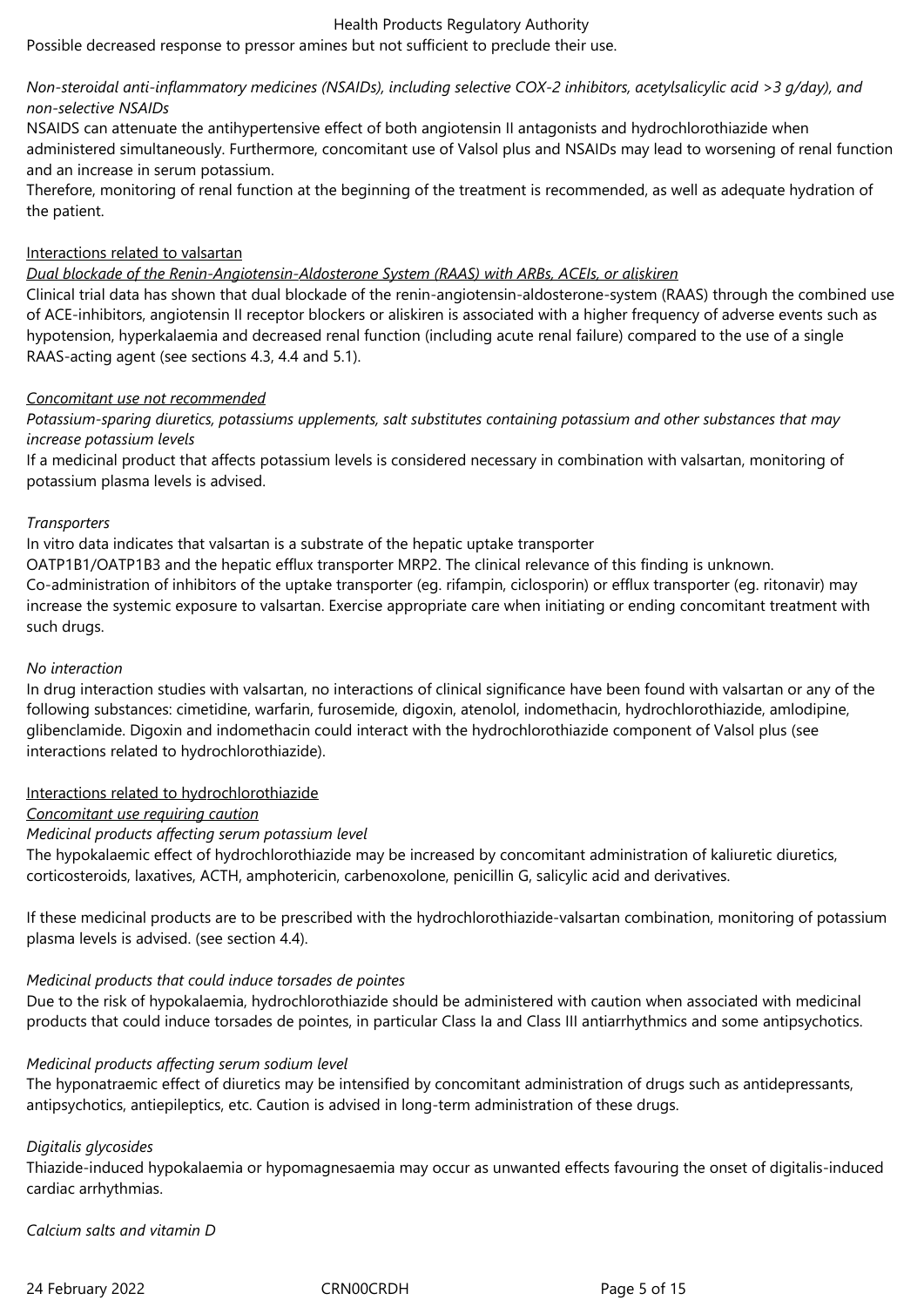Administration of thiazide diuretics, including hydrochlorothiazide, with vitamin D or with calcium salts may potentiate the rise in serum calcium. Concomitant use of thiazide type diuretics with calcium salts may cause hypercalcaemia in patients pre-disposed for hypercalcaemia (e.g. hyperparathyroidism, malignancy or vitamin-D-mediated conditions) by increasing tubular calcium reabsorption.

#### *Antidiabetic agents* (oral agents and insulin)

Thiazides may influence the glucose tolerance. Dose adjustment of the antidiabetic medicinal product may be necessary. Metformin should be used with caution because of the risk of lactic acidosis induced by possible functional renal failure linked to hydrochlorothiazide.

## *Beta-blockers and diazoxide*

Concomitant use of thiazide diuretics, including hydrochlorothiazide, with beta-blockers may increase the risk of hyperglycaemia. Thiazide diuretics, including hydrochlorothiazide, may enhance the hyperglycaemic effect of diazoxide.

*Medicinal products used in the treatment of gout* (probenecid, sulfinpyrazone and allopurinol) Dose adjustment of uricosuric medications may be necessary as hydrochlorothiazide may raise the level of serum uric acid. Increase of dosage of probenecid or sulfinpyrazone may be necessary. Co-administration of thiazide diuretics, including hydrochlorothiazide, may increase the incidence of hypersensitivity reactions to allopurinol.

## *Anticholinergic agents and other medicinal products affecting gastric motility*

The bioavailability of thiazide-type diuretics may be increased by anticholinergic agents (e.g. atropine, biperiden), apparently due to a decrease in gastrointestinal motility and the stomach emptying rate. Conversely, it is anticipated that prokinetic drugs such as cisapride may decrease the bioavailability of thiazide-type diuretics

## *Amantadine*

Thiazides, including hydrochlorothiazide, may increase the risk of adverse effects caused by amantadine.

## *Ion exchange resins*

Absorption of thiazide diuretics, including hydrochlorothiazide, is decreased by cholestyramine or colestipol. This could result in sub-therapeutic effects of thiazide diuretics. However, staggering the dosage of hydrochlorothiazide and resin such that hydrochlorothiazide is administered at least 4 h before or 4-6 h after the administration of resins would potentially minimise the interaction.

*Cytotoxicagents* (e.g. cyclophosamide, methotrexate)

Thiazides, including hydrochlorothiazide, may reduce renal excretion of cytotoxic agents (e.g. cyclophosamide, methotrexate) and potentiate their myelosuppressive effects.

#### *Non-depolarising skeletal musclerelaxants (e.g. tubocurarine)*

Thiazides, including hydrochlorothiazide, potentiate the action of skeletal muscle relaxants such as curare derivatives.

#### *Ciclosporin*

Concomitant treatment with ciclosporin may increase the risk of hyperuricaemia and gout-type complications.

#### *Alcohol, anaesthetics and sedatives*

Concomitant administration of thiazide diuretics with substances that also have a blood pressure lowering effect (e.g. by reducing sympathetic central nervous system activity or direct vasodilatation activity) may potentiation of orthostatic hypotension may occur.

#### *Methyldopa*

There have been isolated reports of haemolytic anaemia in patients receiving concomitant treatment with methyldopa and hydrochlorothiazide.

#### *Iodine contrast media*

In case of diuretic-induced dehydration, there is an increased risk of acute renal failure, especially with high doses of the iodine product. Patients should be rehydrated before the administration.

#### **4.6 Fertility, pregnancy and lactation**

#### *Pregnancy*

24 February 2022 CRN00CRDH Page 6 of 15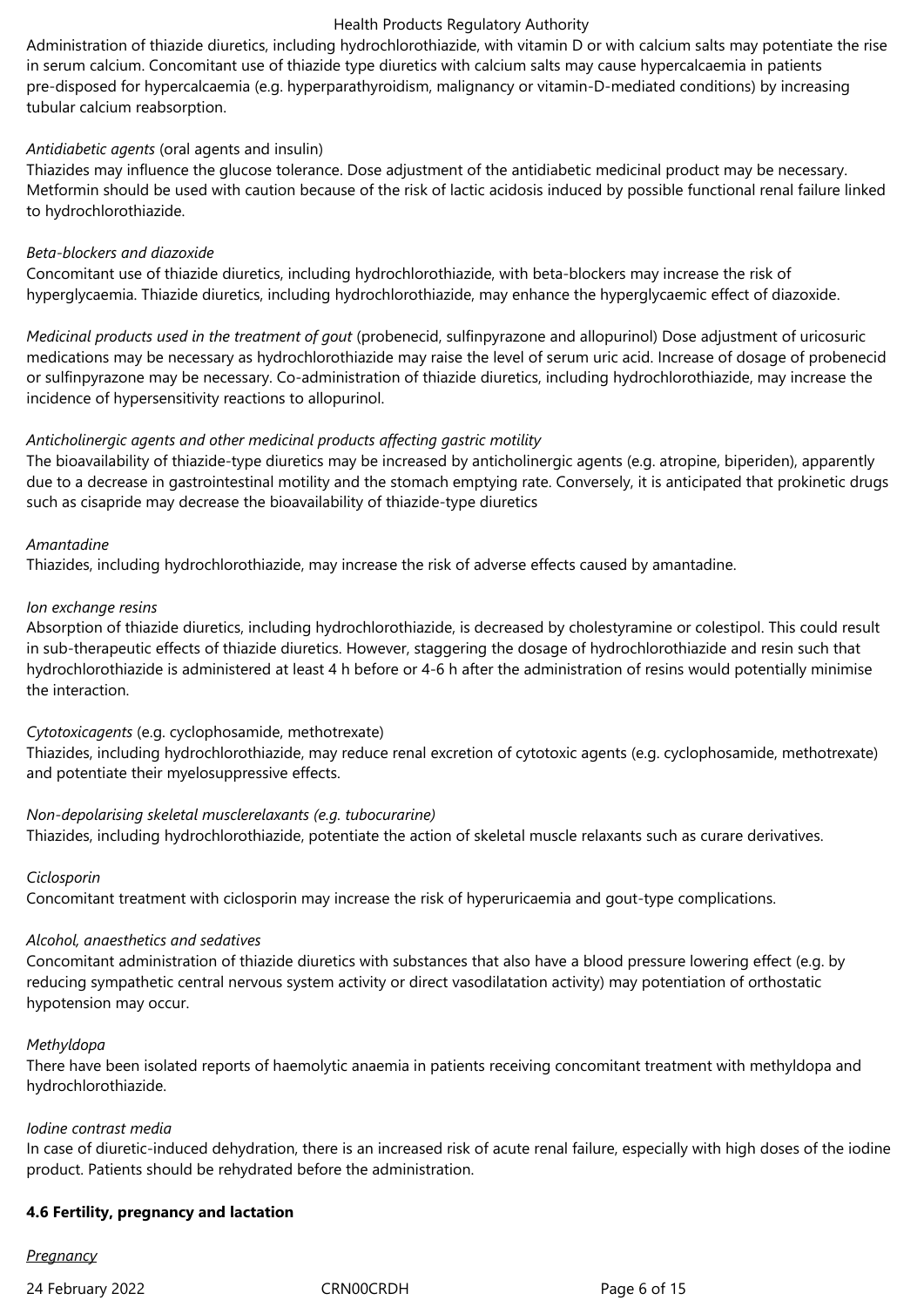Valsartan

The use of Angiotensin II Receptor Antagonists (AIIRAs) is not recommended during first trimester of pregnancy (see section 4.4). The use of AIIRAs is contra-indicated during the second and third trimester of pregnancy (see sections 4.3 and 4.4).

Epidemiological evidence regarding the risk of teratogenicity following exposure to ACE inhibitors during the first trimester of pregnancy has not been conclusive; however a small increase in risk cannot be excluded. Whilst there is no controlled epidemiological data on the risk with Angiotensin II Receptor Inhibitors (AIIRAs), similar risks may exist for this class of drugs. Unless continued AIIRAs therapy is considered essential, patients planning pregnancy should be changed to alternative antihypertensive treatments which have an established safety profile for use in pregnancy. When pregnancy is diagnosed, treatment with AIIRAs should be stopped immediately and, if appropriate, alternative therapy should be started.

AIIRAs therapy exposure during the second and third trimesters is known to induce human fetotoxicity (decreased renal function, oligohydramnios, skull ossification retardation) and neonatal toxicity (renal failure, hypotension, hyperkalaemia) (see also section 5.3).

Should exposure to AIIRAs have occurred from the second trimester of pregnancy, ultrasound check of renal function and skull is recommended.

Infants whose mothers have taken AIIRAs should be closely observed for hypotension (see also section 4.3 and 4.4).

## Hydrochlorothiazide

There is limited experience with hydrochlorothiazide during pregnancy, especially during the first trimester. Animal studies are insufficient. Hydrochlorothiazide crosses the placenta. Based on the pharmacological mechanism of action

of hydrochlorothiazide its use during the second and third trimester may compromise foeto-placental perfusion and may cause foetal and neonatal effects like icterus, disturbance of electrolyte balance and thrombocytopenia.

## Breast-feeding

No information is available regarding the use of valsartan during breastfeeding. Hydrochlorothiazide is excreted in human milk. Therefore, the use of <invented name> during breast feeding is not recommended. Alternative treatments with better established safety profiles during breast-feeding are preferable, especially while nursing a newborn or preterm infant.

## **4.7 Effects on ability to drive and use machines**

No studies on the effect of Valsol plus on the ability to drive and use machines have been performed. When driving vehicles or operating machines it should be taken into account that occasionally dizziness or weariness may occur.

## **4.8 Undesirable effects**

Adverse reactions reported in clinical trials and laboratory findings occurring more frequently with valsartan plus hydrochlorothiazide versus placebo and individual postmarketing reports are presented below according to system organ class. Adverse reactions known to occur with each component given individually but which have not been seen in clinical trials may occur during treatment with valsartan/hydrochlorothiazide.

Adverse drug reactions are ranked by frequency, the most frequent first, using the following convention: very common (21/10); common (21/100 to <1/10); uncommon (21/1,000 to <1/100); rare (21/10,000 to <1/1,000); very rare (<1/10,000), not known (cannot be estimated from the available data). Within each frequency grouping, adverse reactions are ranked in order of decreasing seriousness.

Table1. Frequency of adverse reactions with valsartan/hydrochlorothiazide

| <b>Metabolism and nutrition disorders</b> |           |                  |
|-------------------------------------------|-----------|------------------|
| Uncommon                                  |           | Dehydration      |
| Nervous system disorders                  |           |                  |
| Very rare                                 |           | <b>Dizziness</b> |
| Uncommon                                  |           | Paraesthesia     |
| Not known                                 |           | Syncope          |
| <b>Eye disorders</b>                      |           |                  |
| Uncommon                                  |           | Vision blurred   |
| <b>Ear and labyrinth disorders</b>        |           |                  |
| Uncommon                                  |           | Tinnitus         |
| <b>Vascular disorders</b>                 |           |                  |
| Uncommon                                  |           | Hypotension      |
| 24 February 2022                          | CRN00CRDH | Page 7 of 15     |
|                                           |           |                  |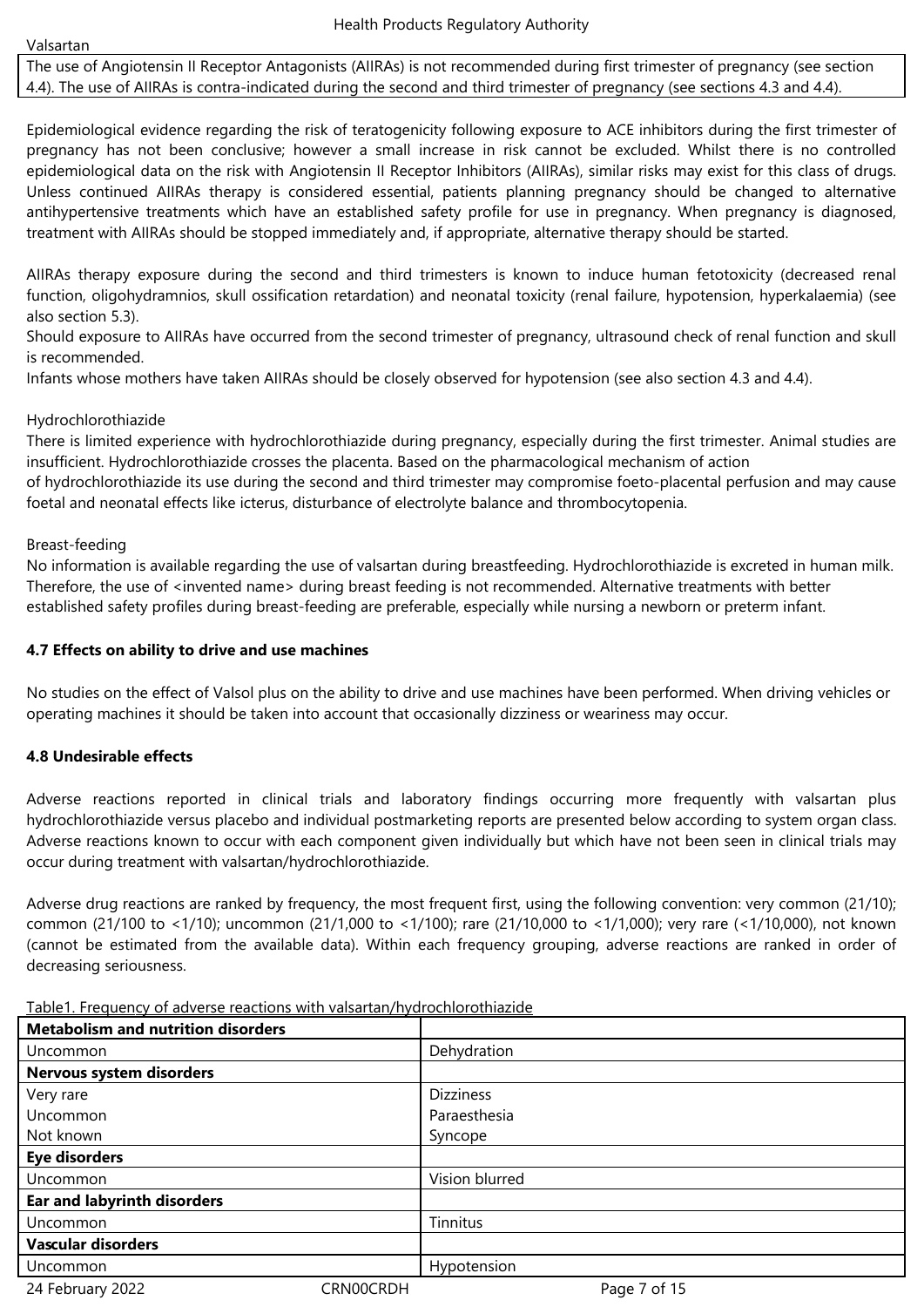| <b>Respiratory, thoracic and mediastinal disorders</b>      |                                                                                                                                                             |  |
|-------------------------------------------------------------|-------------------------------------------------------------------------------------------------------------------------------------------------------------|--|
| Uncommon                                                    | Cough                                                                                                                                                       |  |
| Not known                                                   | Non cardiogenic pulmonary oedema                                                                                                                            |  |
| <b>Gastrointestinal disorders</b>                           |                                                                                                                                                             |  |
| Very rare                                                   | Diarrhoea                                                                                                                                                   |  |
| <b>Musculoskeletal and connective tissue disorders</b>      |                                                                                                                                                             |  |
| Uncommon                                                    | Myalgia                                                                                                                                                     |  |
| Very rare                                                   | Arthralgia                                                                                                                                                  |  |
| <b>Renal and urinary disorders</b>                          |                                                                                                                                                             |  |
| Not known                                                   | Impaired renal function                                                                                                                                     |  |
| <b>General disorders and administration site conditions</b> |                                                                                                                                                             |  |
| Uncommon                                                    | Fatigue                                                                                                                                                     |  |
| <b>Investigations</b>                                       |                                                                                                                                                             |  |
| Not known                                                   | Serum uric acid increased, Serum bilirubin and Serum creatinine<br>increased, Hypokalaemia, Hyponatraemia, Elevation of Blood Urea<br>Nitrogen, Neutropenia |  |

Additional information on the individual components

Adverse reactions previously reported with one of the individual components may be potential undesirable effects with Valsol plus as well, even if not observed in clinical trials or during postmarketing period.

Table2. Frequency of adverse reactions with valsartan

| <b>Blood and lymphatics ystem disorders</b> |                                                                    |
|---------------------------------------------|--------------------------------------------------------------------|
| Not known                                   | Decrease in haemoglobin, decrease in haematocrit, thrombocytopenia |
| Immune system disorders                     |                                                                    |
| Not known                                   | Other hypersensitivity/allergic reactions including serum sickness |
| <b>Metabolism and nutrition disorders</b>   |                                                                    |
| Not known                                   | Increase of serum potassium, hyponatraemia                         |
| <b>Ear and labyrinth disorders</b>          |                                                                    |
| Uncommon                                    | Vertigo                                                            |
| <b>Vascular disorders</b>                   |                                                                    |
| Not known                                   | Vasculitis                                                         |
| <b>Gastrointestinal disorders</b>           |                                                                    |
| Uncommon                                    | Abdominal pain                                                     |
| <b>Hepatobiliary disorders</b>              |                                                                    |
| Not known                                   | Elevation of liver function values                                 |
| Skin and subcutaneous tissue disorders      |                                                                    |
| Not known                                   | Angioedema, dermatitis bullous, rash, pruritus                     |
| <b>Renal and urinary disorders</b>          |                                                                    |
| Not known                                   | Renal failure                                                      |
|                                             |                                                                    |

Table3: Frequency of adverse reactions with hydrochlorothiazide

Hydrochlorothiazide has been extensively prescribed for many years, frequently in higher doses than those administered with Valsol plus. The following adverse reactions have been reported in patients treated with monotherapy of thiazide diuretics, including hydrochlorothiazide:

| Neoplasms benign, malignant and unspecified (incl cysts and polyps) |           |                                                                                                                                       |
|---------------------------------------------------------------------|-----------|---------------------------------------------------------------------------------------------------------------------------------------|
| Not known                                                           |           | Non-melanoma skin cancer (Basal carcinoma cell<br>and Squamous cell carcinoma)                                                        |
| <b>Blood and lymphatic system disorders</b>                         |           |                                                                                                                                       |
| Rare<br>Very rare<br>Not known                                      |           | Thrombocytopenia sometimes with purpura<br>Agranulocytosis, leucopenia, haemolytic anaemia,<br>bone marrow failure<br>Aplastic anemia |
| Immune system disorders                                             |           |                                                                                                                                       |
| Very rare                                                           |           | Hypersenstivity reactions                                                                                                             |
| <b>Metabolism and nutrition disorders</b>                           |           |                                                                                                                                       |
| Very common                                                         |           | Hypokalaemia, blood lipids increased (mainly at                                                                                       |
| 24 February 2022                                                    | CRN00CRDH | Page 8 of 15                                                                                                                          |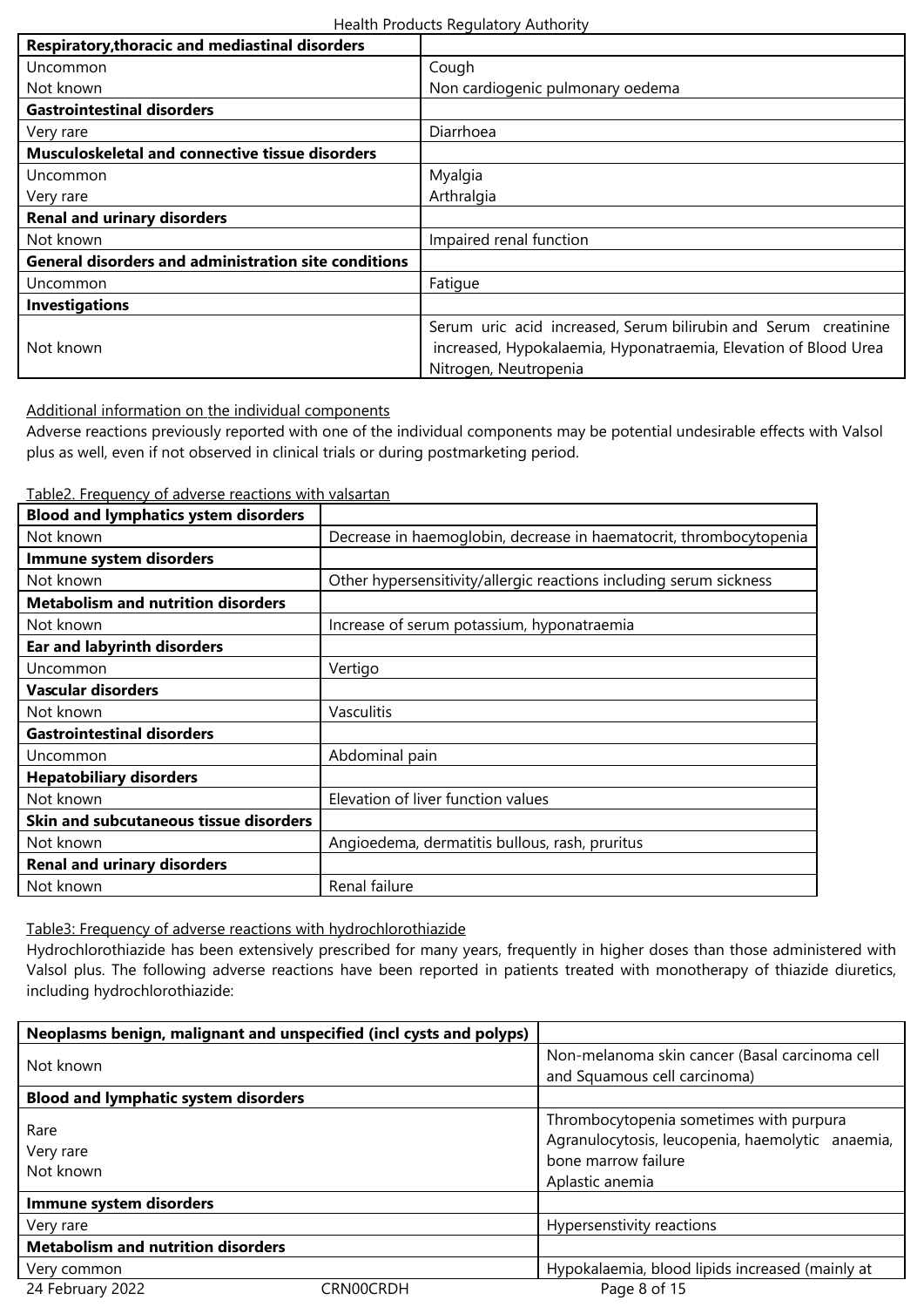|                                                             | higher doses)                                        |
|-------------------------------------------------------------|------------------------------------------------------|
| Common                                                      | Hyponatraemia, hypomagnesaemia,                      |
|                                                             | hyperuricaemia                                       |
|                                                             | Hypercalcaemia, hyperglycaemia,                      |
| Rare                                                        | glycosuria and worsening of diabetic metabolic       |
|                                                             | state.                                               |
| Very rare                                                   | Hypochloraemic alkalosis                             |
| <b>Psychiatric disorders</b>                                |                                                      |
| Rare                                                        | Depression, sleep disturbances                       |
| Nervous system disorders                                    |                                                      |
| Rare                                                        | Headache, dizziness, paraesthesia                    |
| <b>Eye disorders</b>                                        |                                                      |
| Rare                                                        | Visual impairment                                    |
| Not known                                                   | Choroidal effusion, acute angle-closure glaucoma     |
| <b>Cardiac disorders</b>                                    |                                                      |
| Rare                                                        | Cardiac arrhythmias                                  |
| <b>Vascular disorders</b>                                   |                                                      |
| Common                                                      | Postural hypotension                                 |
| <b>Respiratory, thoracic and mediastinal disorders</b>      |                                                      |
|                                                             | Respiratory distress including pneumonitis and       |
| Very rare                                                   | pulmonary oedema, Acute respiratory distress         |
|                                                             | syndrome (ARDS) (see section 4.4)                    |
| <b>Gastrointestinal disorders</b>                           |                                                      |
| Common                                                      | Loss of appetite, mild nausea and vomiting           |
| Rare                                                        | Constipation, gastrointestinal discomfort, diarrhoea |
| Very rare                                                   | Pancreatitis                                         |
| <b>Hepatobiliary disorders</b>                              |                                                      |
| Rare                                                        | Intrahepatic cholestasis or jaundice                 |
| Not known                                                   | Renal dysfunction, acute renal failure               |
| Skin and subcutaneous tissue disorders                      |                                                      |
| Common                                                      | Urticaria and other forms of rash                    |
|                                                             | Photosensitisation Necrotising vasculitis and toxic  |
| Rare                                                        | epidermal necrolysis, cutaneous lupus                |
|                                                             | erythematosus- like reactions,                       |
| Very rare                                                   | reactivation of cutaneous lupus erythematosus        |
| Not known                                                   | Erythema multiforme                                  |
| <b>General disorders and administration site conditions</b> |                                                      |
| Not known                                                   | Pyrexia, asthenia                                    |
| Musculoskeletal and connective tissue disorders             |                                                      |
| Not known                                                   | Muscle spasm                                         |
| <b>Reproductive system and breast disorders</b>             |                                                      |
| Common                                                      | Impotence                                            |

#### Description of selected adverse reactions

Non-melanoma skin cancer: Based on available data from epidemiological studies, cumulative dose-dependent association between HCTZ and NMSC has been observed (see also sections 4.4 and 5.1).

#### Reporting of suspected adverse reactions

Reporting suspected adverse reactions after authorisation of the medicinal product is important. It allows continued monitoring of the benefit/risk balance of the medicinal product. Healthcare professionals are asked to report any suspected adverse reactions via HPRA Pharmacovigilance, Earlsfort Terrace, IRL - Dublin 2; Tel: +353 1 6764971; Fax: +353 1 6762517. Website: www.hpra.ie; E-mail: medsafety@hpra.ie.

#### **4.9 Overdose**

#### *Symptoms*

24 February 2022 CRN00CRDH 24 February 2022 Overdose with valsartan may result in marked hypotension, which could lead to depressed level of consciousness, circulatory collapse and/or shock. In addition, the following signs and symptoms may occur due to an overdose of the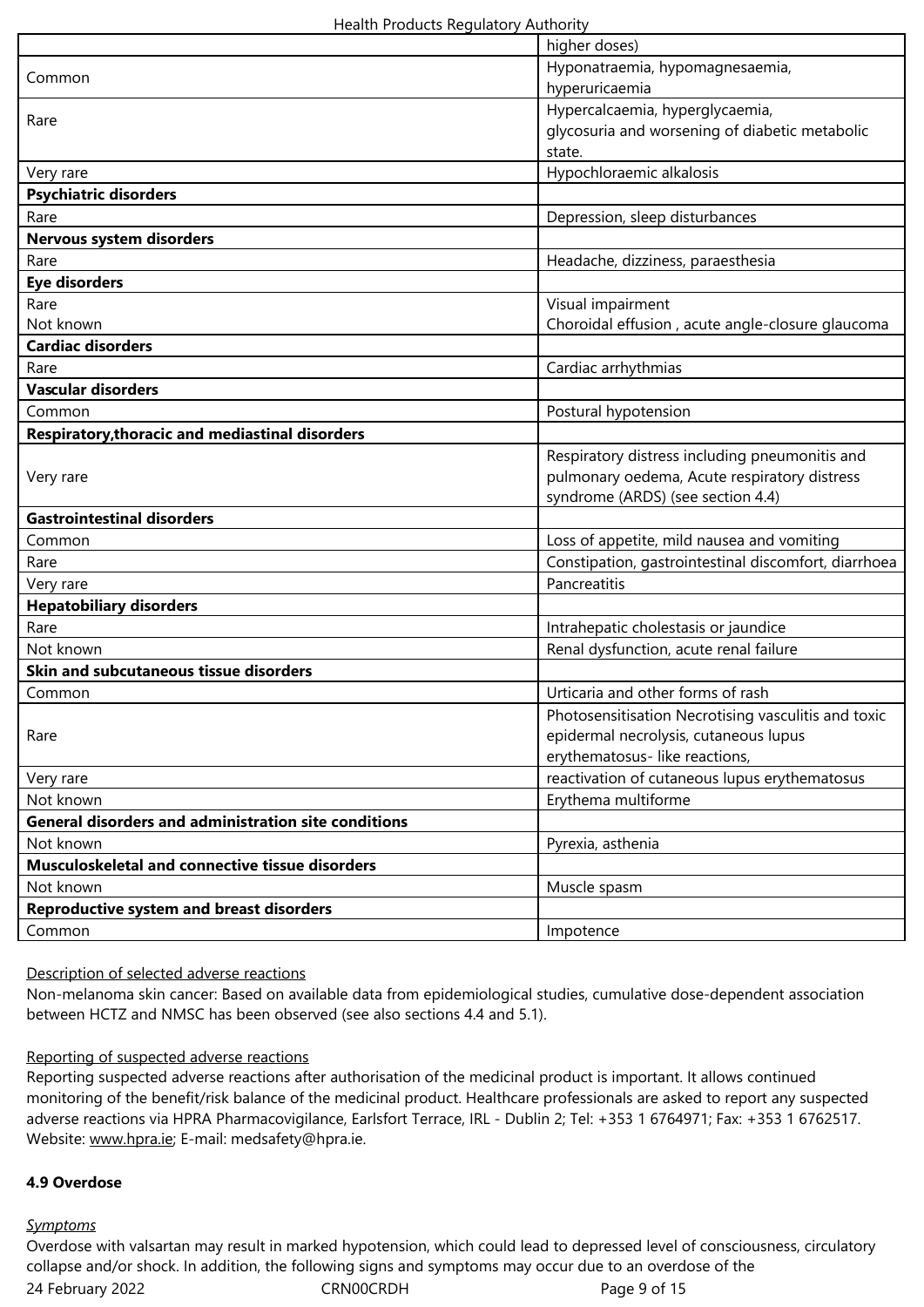hydrochlorothiazide component: nausea, somnolence, hypovolaemia, and electrolyte disturbances associated with cardiac arrhythmias and muscle spasms.

#### *Treatment*

The therapeutic measures depend on the time of ingestion and the type and severity of the symptoms, stabilisation of the circulatory condition being of prime importance.

If hypotension occurs, the patient should be placed in the supine position and salt and volume supplementation should be given rapidly.

Valsartan cannot be eliminated by means of haemodialysis because of its strong plasma binding behaviour whereas clearance of hydrochlorothiazide will be achieved by dialysis.

#### **5 PHARMACOLOGICAL PROPERTIES**

## **5.1 Pharmacodynamic properties**

Pharmacotherapeutic group: Angiotensin II antagonists and diuretics, valsartan and diuretics; ATC code: C09D A03.

## *Valsartan/hydrochlorothiazide*

In a double-blind, randomised, active-controlled trial in patients not adequately controlled on hydrochlorothiazide 12.5 mg, significantly greater mean systolic/diastolic BP reductions were observed with the combination of valsartan/hydrochlorothiazide 80/12.5 mg (14.9/11.3 mmHg) compared to hydrochlorothiazide 12.5 mg (5.2/2.9 mmHg) and hydrochlorothiazide 25 mg (6.8/5.7 mmHg). In addition, a significantly greater percentage of patients responded (diastolic BP <90 mmHg or reduction 210 mmHg) with valsartan/hydrochlorothiazide 80/12.5 mg (60%) compared to hydrochlorothiazide 12.5 mg (25%) and hydrochlorothiazide 25 mg (27%).

In a double-blind, randomised, active-controlled trial in patients not adequately controlled on valsartan 80 mg, significantly greater mean systolic/diastolic BP reductions were observed with the combination of valsartan/hydrochlorothiazide 80/12.5 mg (9.8/8.2 mmHg) compared to valsartan 80 mg (3.9/5.1 mmHg) and valsartan 160 mg (6.5/6.2 mmHg). In addition, a significantly greater percentage of patients responded (diastolic BP <90 mmHg or reduction 210 mmHg) with valsartan/hydrochlorothiazide 80/12.5 mg (51%) compared to valsartan 80 mg (36%) and valsartan 160 mg (37%).

In a double-blind, randomised, placebo-controlled, factorial design trial comparing various dose combinations of valsartan/hydrochlorothiazide to their respective components, significantly greater mean systolic/diastolic BP reductions were observed with the combination of valsartan/hydrochlorothiazide 80/12.5 mg (16.5/11.8 mmHg) compared to placebo (1.9/4.1 mmHg) and both hydrochlorothiazide 12.5 mg (7.3/7.2 mmHg) and valsartan 80 mg (8.8/8.6 mmHg). In addition, a significantly greater percentage of patients responded (diastolic BP <90 mmHg or reduction 210 mmHg) with valsartan/hydrochlorothiazide 80/12.5 mg (64%) compared to placebo (29%) and hydrochlorothiazide (41%).

Dose-dependent decreases in serum potassium occurred in controlled clinical studies with valsartan + hydrochlorothiazide. Reduction in serum potassium occurred more frequently in patients given 25 mg hydrochlorothiazide than in those given 12.5 mg hydrochlorothiazide. In controlled clinical trials with valsartan/hydrochlorothiazide the potassium lowering effect of hydrochlorothiazide was attenuated by the potassium- sparing effect of valsartan.

Beneficial effects of valsartan in combination with hydrochlorothiazide on cardiovascular mortality and morbidity are currently unknown.

Epidemiological studies have shown that long-term treatment with hydrochlorothiazide reduces the risk of cardiovascular mortality and morbidity.

#### *Valsartan*

Valsartan is an orally active and specific angiotensin II (Ang II) receptor antagonist. It acts selectively on the AT1 receptor subtype, which is responsible for the known actions of angiotensin II. The increased plasma levels of Ang II following AT1 receptor blockade with valsartan may stimulate the unblocked AT2 receptor, which appears to counterbalance the effect of the AT1 receptor. Valsartan does not exhibit any partial agonist activity at the AT1 receptor and has much (about 20,000-fold) greater affinity for the AT1 receptor than for the AT2 receptor. Valsartan is not known to bind to or block other hormone receptors or ion channels known to be important in cardiovascular regulation.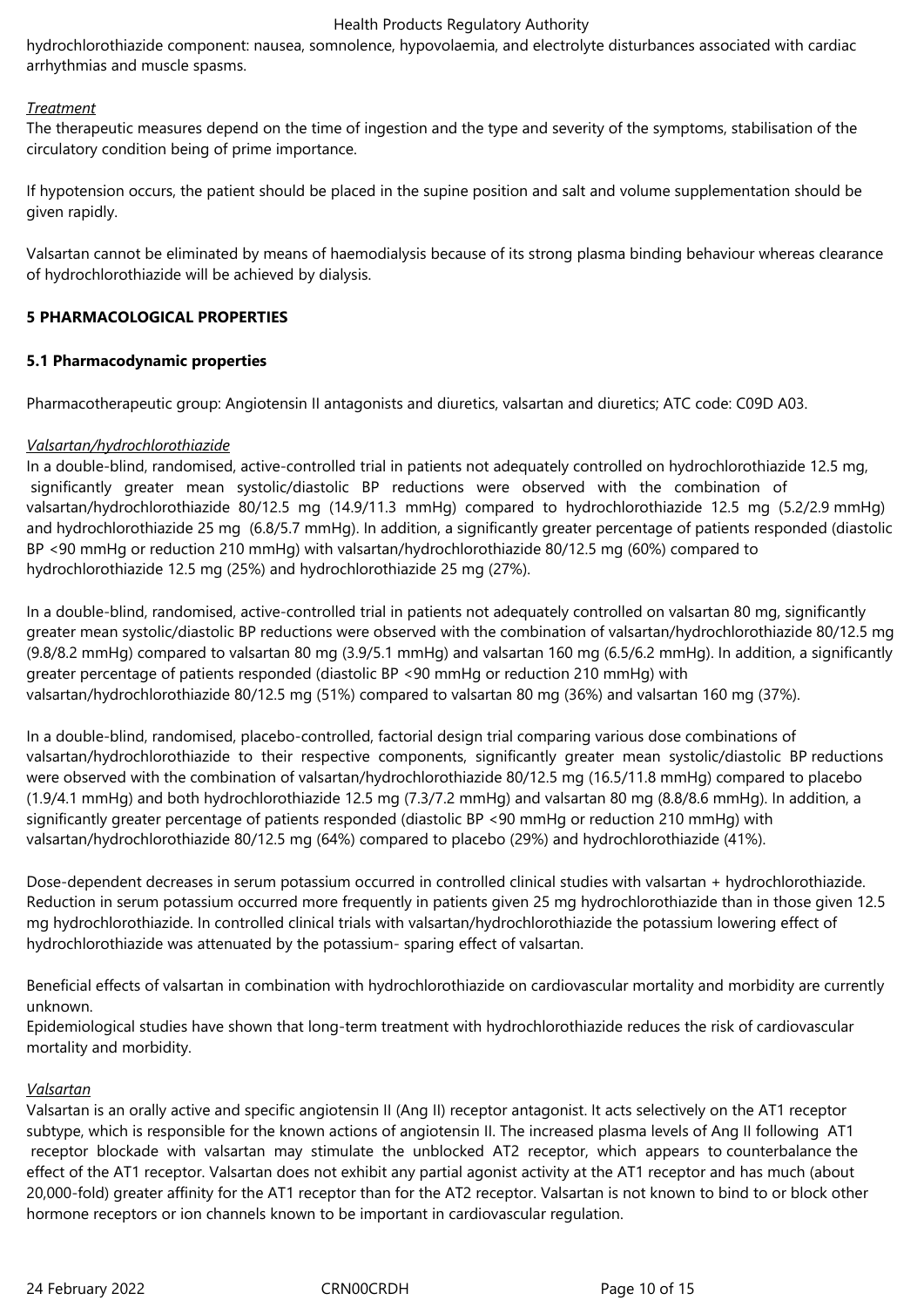Valsartan does not inhibit ACE, also known as kininase II, which converts Ang I to Ang II and degrades bradykinin. Since there is no effect on ACE and no potentiation of bradykinin or substance P, angiotensin II antagonists are unlikely to be associated with coughing. In clinical trials where valsartan was compared with an ACE inhibitor, the incidence of dry cough was significantly (P <0.05) lower in patients treated with valsartan than in those treated with an ACE inhibitor (2.6% versus 7.9% respectively). In a clinical trial of patients with a history of dry cough during ACE inhibitor therapy, 19.5% of trial subjects receiving valsartan and 19.0% of those receiving a thiazide diuretic experienced cough compared to 68.5% of those treated with an ACE inhibitor ( $P < 0.05$ ).

Administration of valsartan to patients with hypertension results in reduction of blood pressure without affecting pulse rate. In most patients, after administration of a single oral dose, onset of antihypertensive activity occurs within 2 hours, and the peak reduction of blood pressure is achieved within 4–6 hours. The antihypertensive effect persists over 24 hours after dosing. During repeated dosing, the maximum reduction in blood pressure with any dose is generally attained within 2– 4 weeks and is sustained during long-term therapy. Combined with hydrochlorothiazide, a significant additional reduction in blood pressure is achieved.

Abrupt withdrawal of valsartan has not been associated with rebound hypertension or other adverse clinical events. In hypertensive patients with type 2 diabetes and microalbuminuria, valsartan has been shown to reduce the urinary excretion of albumin. The MARVAL (Micro Albuminuria Reduction with Valsartan) study assessed the reduction in urinary albumin excretion (UAE) with valsartan (80-160 mg/od) versus amlodipine (5-10 mg/od), in 332 type 2 diabetic patients (mean age: 58 years; 265 men) with microalbuminuria (valsartan: 58 µg/min; amlodipine: 55.4 µg/min), normal or high blood pressure and with preserved renal function (blood creatinine <120 µmol/l). At 24 weeks, UAE was reduced (p <0.001) by 42% (-24.2 µg/min; 95% CI: –40.4 to –19.1) with valsartan and approximately 3% (–1.7 µg/min; 95% CI: –5.6 to 14.9) with amlodipine despite similar rates of blood pressure reduction in both groups. The Valsol plus Reduction of Proteinuria (DROP) study further examined the efficacy of valsartan in reducing UAE in 391 hypertensive patients (BP=150/88 mmHg) with type 2 diabetes, albuminuria (mean=102 µg/min; 20-700 µg/min) and preserved renal function (mean serum creatinine = 80 µmol/l). Patients were randomised to one of 3 doses of valsartan (160, 320 and 640 mg/od) and treated for 30 weeks. The purpose of the study was to determine the optimal dose of valsartan for reducing UAE in hypertensive patients with type 2 diabetes. At 30 weeks, the percentage change in UAE was significantly reduced by 36% from baseline with valsartan 160 mg (95%CI: 22 to 47%), and by 44% with valsartan 320 mg (95%CI: 31 to 54%). It was concluded that 160-320 mg of valsartan produced clinically relevant reductions in UAE in hypertensive patients with type 2 diabetes.

#### Other: dual blockade of the renin-angiotensin-aldosterone system (RAAS)

Two large randomised, controlled trials (ONTARGET (ONgoing Telmisartan Alone and in combination with Ramipril Global Endpoint Trial) and VA NEPHRON-D (The Veterans Affairs Nephropathy in Diabetes)) have examined the use of the combination of an ACE-inhibitor with an angiotensin II receptor blocker.

ONTARGET was a study conducted in patients with a history of cardiovascular or cerebrovascular disease, or type 2 diabetes mellitus accompanied by evidence of end-organ damage. VA NEPHRON-D was a study in patients with type 2 diabetes mellitus and diabetic nephropathy.

These studies have shown no significant beneficial effect on renal and/or cardiovascular outcomes and mortality, while an increased risk of hyperkalaemia, acute kidney injury and/or hypotension as compared to monotherapy was observed. Given their similar pharmacodynamic properties, these results are also relevant for other ACE-inhibitors and angiotensin II receptor blockers.

ACE-inhibitors and angiotensin II receptor blockers should therefore not be used concomitantly in patients with diabetic nephropathy.

ALTITUDE (Aliskiren Trial in Type 2 Diabetes Using Cardiovascular and Renal Disease Endpoints) was a study designed to test the benefit of adding aliskiren to a standard therapy of an ACE-inhibitor or an angiotensin II receptor blocker in patients with type 2 diabetes mellitus and chronic kidney disease, cardiovascular disease, or both. The study was terminated early because of an increased risk of adverse outcomes. Cardiovascular death and stroke were both numerically more frequent in the aliskiren group than in the placebo group and adverse events and serious adverse events of interest (hyperkalaemia, hypotension and renal dysfunction) were more frequently reported in the aliskiren group than in the placebo group.

## *Hydrochlorothiazide*

The site of action of thiazide diuretics is primarily in the renal distal convoluted tubule. It has been shown that there is a high-affinity receptor in the renal cortex as the primary binding site for the thiazide diuretic action and inhibition of NaCl transport in the distal convoluted tubule. The mode of action of thiazides is through inhibition of the Na+Cl- symporter perhaps by competing for the Cl- site, thereby affecting electrolyte reabsorption mechanisms: directly increasing sodium and chloride excretion to an approximately equal extent, and indirectly by this diuretic action reducing plasma volume, with consequent increases in plasma renin activity, aldosterone secretion and urinary potassium loss, and a decrease in serum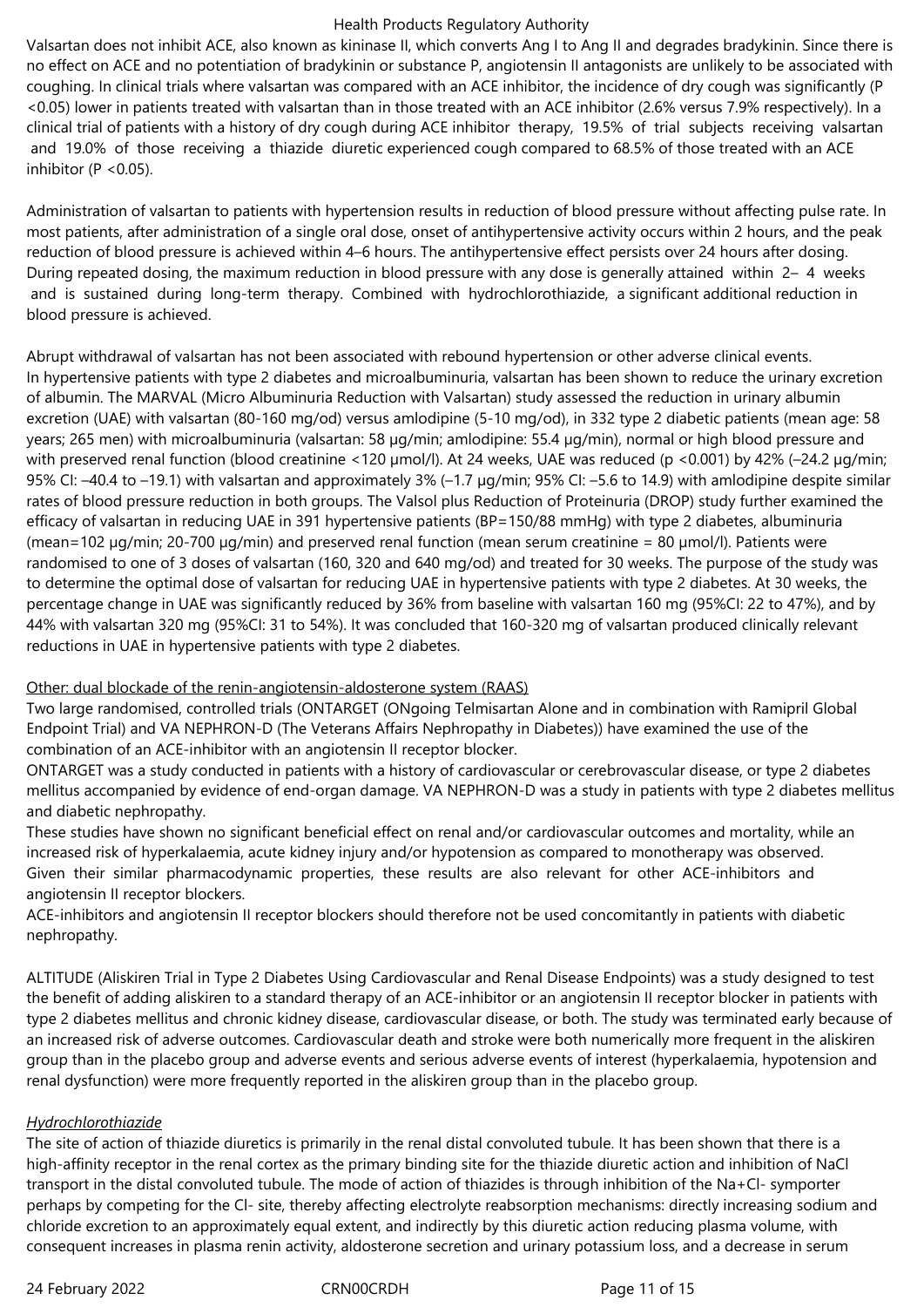potassium. The renin-aldosterone link is mediated by angiotensin II, so with co-administration of valsartan the reduction in serum potassium is less pronounced as observed under monotherapy with hydrochlorothiazide.

Non-melanoma skin cancer: Based on available data from epidemiological studies, cumulative dose-dependent association between HCTZ and NMSC has been observed. One study included a population comprised of 71,533 cases of BCC and of 8,629 cases of SCC matched to 1,430,833 and 172,462 population controls, respectively. High HCTZ use (≥50,000 mg cumulative) was associated with an adjusted OR of 1.29 (95% CI: 1.23-1.35) for BCC and 3.98 (95% CI: 3.68-4.31) for SCC. A clear cumulative dose response relationship was observed for both BCC and SCC. Another study showed a possible association between lip cancer (SCC) and exposure to HCTZ: 633 cases of lip-cancer were matched with 63,067 population controls, using a risk-set sampling strategy. A cumulative dose-response relationship was demonstrated with an adjusted OR 2.1 (95% CI: 1.7-2.6) increasing to OR 3.9 (3.0-4.9) for high use ( $\sim$ 25,000 mg) and OR 7.7 (5.7-10.5) for the highest cumulative dose ( $\sim$ 100,000 mg) (see also section 4.4).

#### **5.2 Pharmacokinetic properties**

#### *Valsartan hydrochlorothiazide*

The systemic availability of hydrochlorothiazide is reduced by about 30% when co-administered with valsartan. The kinetics of valsartan are not markedly affected by the co-administration of hydrochlorothiazide. This observed interaction has no impact on the combined use of valsartan and hydrochlorothiazide, since controlled clinical trials have shown a clear anti-hypertensive effect, greater than that obtained with either active substance given alone, or placebo.

#### *Valsartan*

#### *Absorption*

Following oral administration of valsartan alone, peak plasma concentrations of valsartan are reached in 2–4 hours. Mean absolute bioavailability is 23%. Food decreases exposure (as measured by AUC) to valsartan by about 40% and peak plasma concentration (Cmax) by about 50%, although from about 8 h post dosing plasma valsartan concentrations are similar for the fed and fasted groups. This reduction in AUC is not, however, accompanied by a clinically significant reduction in the therapeutic effect, and valsartan can therefore be given either with or without food.

#### *Distribution*

The steady-state volume of distribution of valsartan after intravenous administration is about 17 litres, indicating that valsartan does not distribute into tissues extensively. Valsartan is highly bound to serum proteins (94–97%), mainly serum albumin.

#### *Biotransformation*

Valsartan is not biotransformed to a high extent as only about 20% of dose is recovered as metabolites. A hydroxy metabolite has been identified in plasma at low concentrations (less than 10% of the valsartan AUC). This metabolite is pharmacologically inactive.

#### *Elimination*

Valsartan shows multiexponential decay kinetics (t½a <1 h and t½ß about 9 h). Valsartan is primarily eliminated in faeces (about 83% of dose) and urine (about 13% of dose), mainly as unchanged drug.

Following intravenous administration, plasma clearance of valsartan is about 2 l/h and its renal clearance is 0.62 l/h (about 30% of total clearance). The half-life of valsartan is 6 hours.

#### *Hydrochlorothiazide*

#### *Absorption*

The absorption of hydrochlorothiazide, after an oral dose, is rapid (tmax about 2 h), The increase in mean AUC is linear and dose proportional in the therapeutic range.

The effect of food on hydrochlorothiazide absorption, if any, has little clinical significance. Absolute bioavailability of hydrochlorothiazide is 70% after oral administration.

#### *Distribution*

The apparent volume of distribution is 4–8 l/kg.

Circulating hydrochlorothiazide is bound to serum proteins (40–70%), mainly serum albumin. Hydrochlorothiazide also accumulates in erythrocytes at approximately 3 times the level in plasma.

#### *Elimination*

Hydrochlorotiazide is eliminated predominantly as unchanged drug. Hydrochlorothiazide is eliminated from plasma with a half-life averaging 6 to 15 hours in the terminal elimination phase. There is no change in the kinetics of hydrochlorothiazide on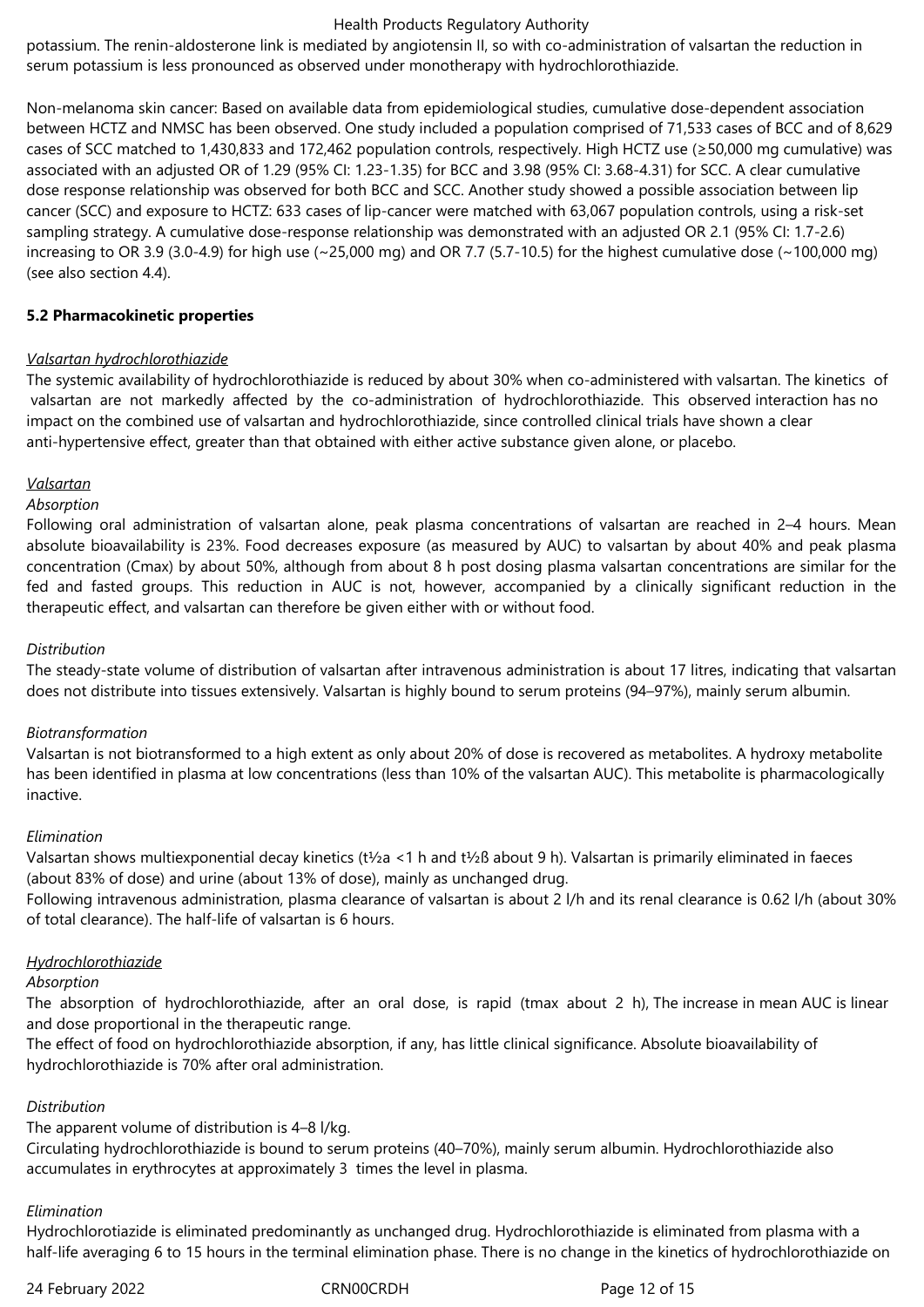repeated dosing, and accumulation is minimal when dosed once daily. There is more than, >95% of the absorbed dose being excreted as unchanged compound in the urine. The renal clearance is composed of passive filtration and active secretion into the renal tubule.

## *Special populations*

#### *Elderly*

A somewhat higher systemic exposure to valsartan was observed in some elderly subjects than in young subjects; however, this has not been shown to have any clinical significance.

Limited data suggest that the systemic clearance of hydrochlorothiazide is reduced in both healthy and hypertensive elderly subjects compared to young healthy volunteers.

#### *Renal impairment*

At the recommended dose of Valsol plus no dose adjustment is required for patients with a Glomerular Filtration Rate (GFR) of 30-70 ml/min.

In patients with severe renal impairment (creatinine clearance <30 ml/min) and in patients undergoing dialysis no data are available for Valsol plus. Valsartan is highly bound to plasma protein and is not to be removed by dialysis, whereas clearance of hydrochlorothiazide will be achieved by dialysis.

In the presence of renal impairment, mean peak plasma levels and AUC values of hydrochlorothiazide are increased and the urinary excretion rate is reduced. In patients with mild to moderate renal impairment, a 3-fold increase in hydrochlorothiazide AUC has been observed. In patients with severe renal impairment an 8-fold increase in AUC has been observed. Hydrochlorothiazide is contraindicated in patients with severe renal impairment (see section 4.3).

## *Hepaticimpairment*

In a pharmacokinetics trial in patients with mild  $(n=6)$  to moderate  $(n=5)$  hepatic dysfunction, exposure to valsartan was increased approximately 2-fold compared with healthy volunteers (see sections 4.2 and 4.4).

There is no data available on the use of valsartan in patients with severe hepatic dysfunction (see section 4.3). Hepatic disease does not significantly affect the pharmacokinetics of hydrochlorothiazide.

## **5.3 Preclinical safety data**

The potential toxicity of the valsartan - hydrochlorothiazide combination after oral administration was investigated in rats and marmosets in studies lasting up to six months. No findings emerged that would exclude the use of therapeutic doses in man.

The changes produced by the combination in the chronic toxicity studies are most likely to have been caused by the valsartan component. The toxicological target organ was the kidney, the reaction being more marked in the marmoset than the rat. The combination led to kidney damage (nephropathy with tubular basophilia, rises in plasma urea, plasma creatinine and serum potassium, increases in urine volume and urinary electrolytes from 30 mg/kg/day valsartan + 9 mg/kg/day hydrochlorothiazide in rats and 10 + 3 mg/kg/day in marmosets), probably by way of altered renal haemodynamics. These doses in rat, respectively, represent 0.9 and 3.5-times the maximum recommended human dose (MRHD) of valsartan and hydrochlorothiazide on a mg/m<sup>2</sup> basis. These doses in marmoset, respectively, represent 0.3 and 1.2-times the maximum recommended human dose (MRHD) of valsartan and hydrochlorothiazide on a mg/m<sup>2</sup> basis. (Calculations assume an oral dose of 320 mg/day valsartan in combination with 25 mg/day hydrochlorothiazide and a 60-kg patient.)

High doses of the valsartan - hydrochlorothiazide combination caused falls in red blood cell indices (red cell count, haemoglobin, haematocrit, from 100 + 31 mg/kg/d in rats and 30 + 9 mg/kg/d in marmosets). These doses in rat, respectively, represent 3.0 and 12 times the maximum recommended human dose (MRHD) of valsartan and hydrochlorothiazide on a mg/m<sup>2</sup> basis. These doses in marmoset, respectively, represent 0.9 and 3.5 times the maximum recommended human dose (MRHD) of valsartan and hydrochlorothiazide on a mg/m<sup>2</sup> basis. (Calculations assume an oral dose of 320 mg/day valsartan in combination with 25 mg/day hydrochlorothiazide and a 60-kg patient).

In marmosets, damage was observed in the gastric mucosa (from 30 + 9 mg/kg/d). The combination also led in the kidney to hyperplasia of the afferent aterioles (at 600 + 188 mg/kg/d in rats and from 30 + 9 mg/kg/d in marmosets). These doses in marmoset, respectively, represent 0.9 and 3.5 times the maximum recommended human dose (MRHD) of valsartan and hydrochlorothiazide on a mg/m<sup>2</sup> basis. These doses in rat, respectively, represent 18 and 73 times the maximum recommended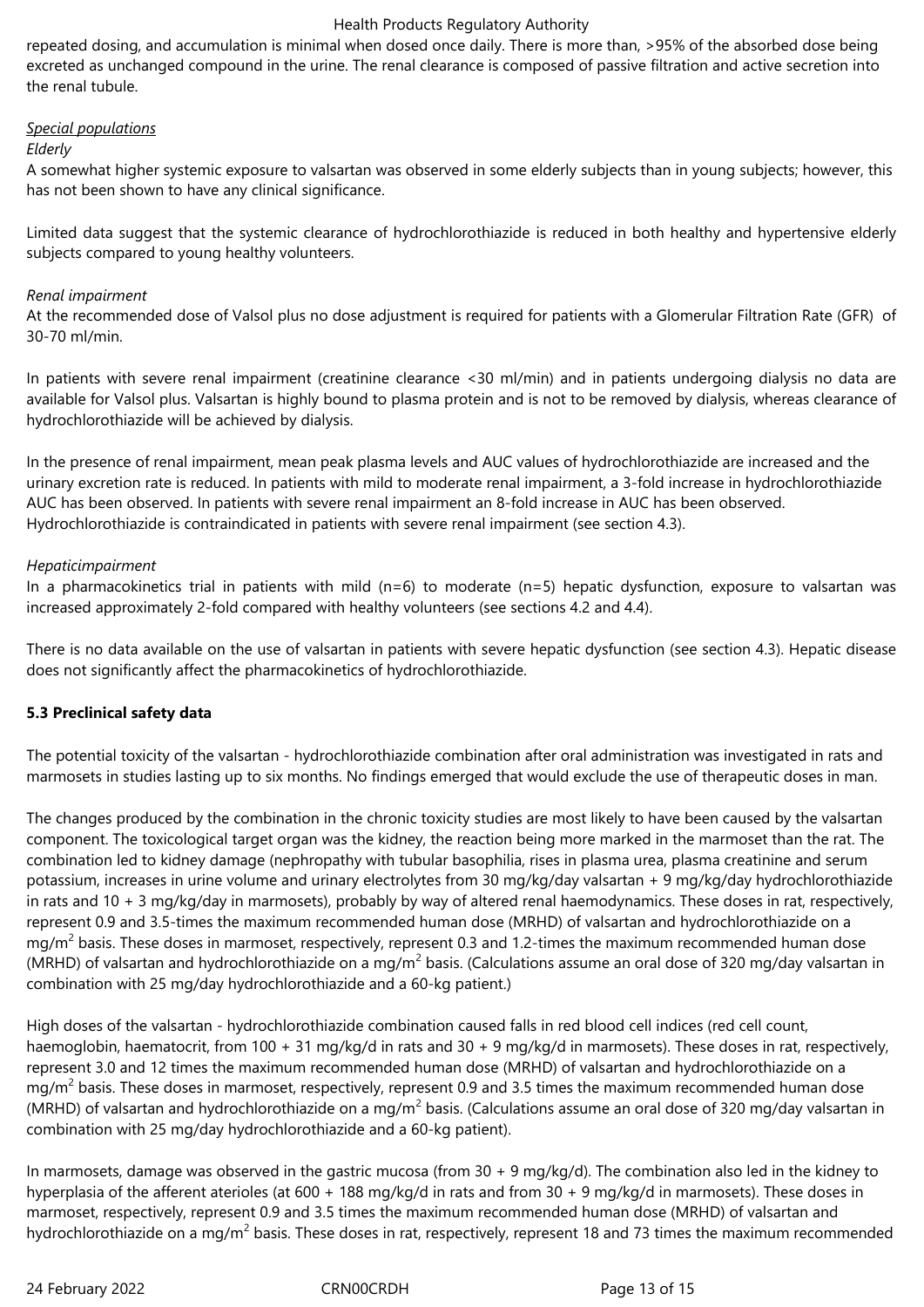human dose (MRHD) of valsartan and hydrochlorothiazide on a mg/m<sup>2</sup> basis. (Calculations assume an oral dose of 320 mg/day valsartan in combination with 25 mg/day hydrochlorothiazide and a 60-kg patient).

The above mentioned effects appear to be due to the pharmacological effects of high valsartan doses (blockade of angiotensin II-induced inhibition of renin release, with stimulation of the renin-producing cells) and also occur with ACE inhibitors. These findings appear to have no relevance to the use of therapeutic doses of valsartan in humans.

The valsartan - hydrochlorothiazide combination was not tested for mutagenicity, chromosomal breakage or carcinogenicity, since there is no evidence of interaction between the two substances. However, these tests were performed separately with valsartan and hydrochlorothiazide, and produced no evidence of mutagenicity, chromosomal breakage or carcinogenicity.

In rats, maternally toxic doses of valsartan (600 mg/kg/day) during the last days of gestation and lactation led to lower survival, lower weight gain and delayed development (pinna detachment and ear-canal opening) in the offspring (see section 4.6). These doses in rats (600 mg/kg/day) are approximately 18 times the maximum recommended human dose on a mg/m2 basis (calculations assume an oral dose of 320 mg/day and a 60-kg patient). Similar findings were seen with valsartan/hydrochlorothiazide in rats and rabbits. In embryo-fetal development (Segment II) studies with valsartan/hydrochlorothiazide in rat and rabbit, there was no evidence of teratogenicity; however, fetotoxicity associated with maternal toxicity was observed.

#### **6 PHARMACEUTICAL PARTICULARS**

## **6.1 List of excipients**

*Tablet core:* Cellulose, microcrystalline Silica, Colloidal anhydrous Sorbitol Magnesium carbonate Pregelatinised maize starch Povidone K-30 Sodium stearyl fumarate Sodium laurylsulphate Crospovidone Type A

*Coating:* Lactose monohydrate Hypromellose Macrogol 4000 Titanium dioxide (E 171) Iron oxide red (E172)

## **6.2 Incompatibilities**

Not applicable.

#### **6.3 Shelf life**

2 years.

## **6.4 Special precautions for storage**

Do not store above 30° C. Store in the original package in order to protect from moisture.

## **6.5 Nature and contents of container**

24 February 2022 CRN00CRDH Page 14 of 15 PVC/PE/PVDC/aluminium blister. 14, 28, 30, 56, 98, 280 film-coated tablets Not all pack sizes may be marketed.